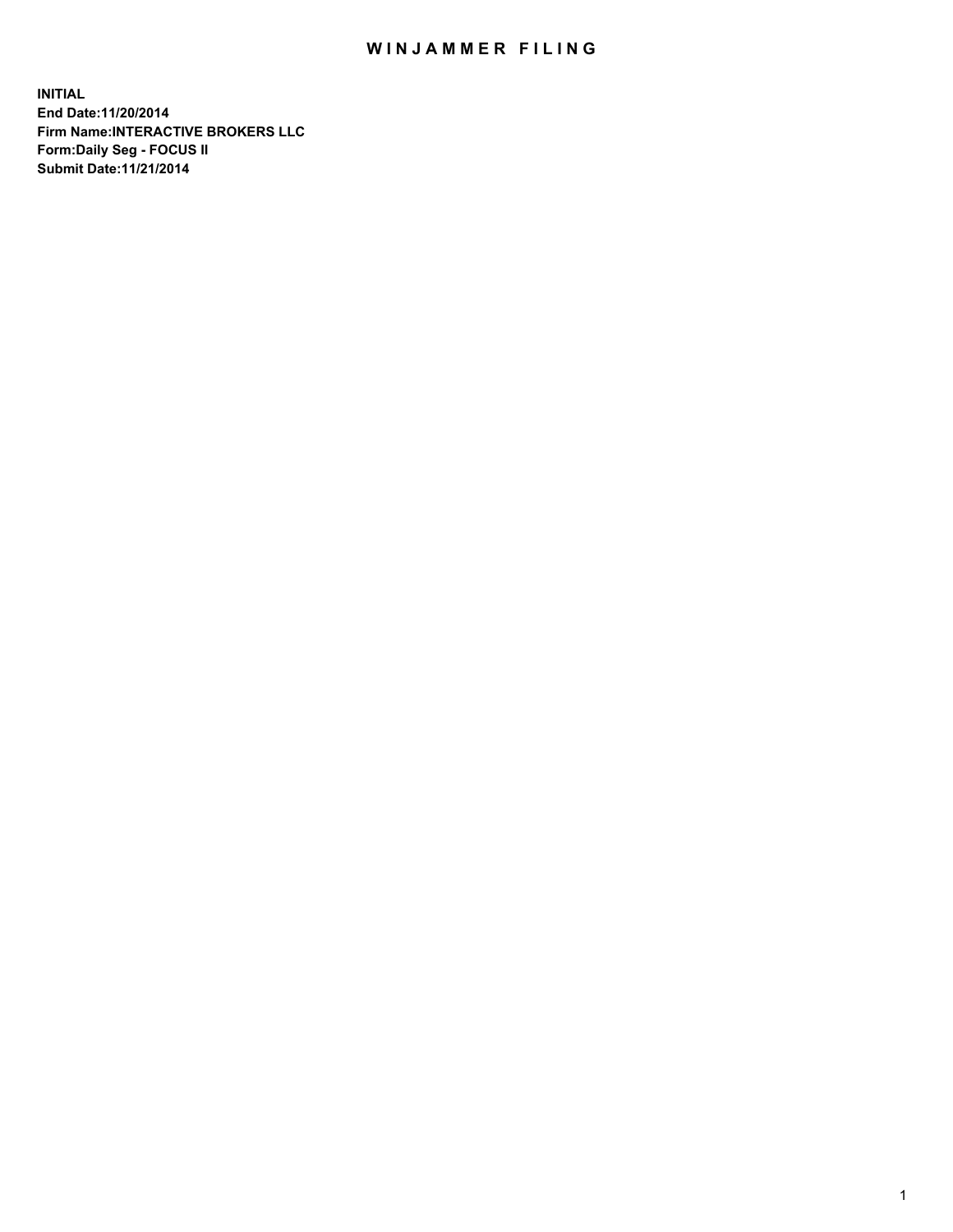## **INITIAL End Date:11/20/2014 Firm Name:INTERACTIVE BROKERS LLC Form:Daily Seg - FOCUS II Submit Date:11/21/2014 Daily Segregation - Cover Page**

| Name of Company<br><b>Contact Name</b><br><b>Contact Phone Number</b><br><b>Contact Email Address</b>                                                                                                                                                                                                                          | <b>INTERACTIVE BROKERS LLC</b><br><b>Michael Ellman</b><br>203-422-8926<br>mellman@interactivebrokers.co<br>$m$ |
|--------------------------------------------------------------------------------------------------------------------------------------------------------------------------------------------------------------------------------------------------------------------------------------------------------------------------------|-----------------------------------------------------------------------------------------------------------------|
| FCM's Customer Segregated Funds Residual Interest Target (choose one):<br>a. Minimum dollar amount: ; or<br>b. Minimum percentage of customer segregated funds required:% ; or<br>c. Dollar amount range between: and; or<br>d. Percentage range of customer segregated funds required between:% and%.                         | $\overline{\mathbf{0}}$<br>0<br>155,000,000 245,000,000<br>0 <sub>0</sub>                                       |
| FCM's Customer Secured Amount Funds Residual Interest Target (choose one):<br>a. Minimum dollar amount: ; or<br>b. Minimum percentage of customer secured funds required:% ; or<br>c. Dollar amount range between: and; or<br>d. Percentage range of customer secured funds required between:% and%.                           | $\overline{\mathbf{0}}$<br>0<br>80,000,000 120,000,000<br>0 <sub>0</sub>                                        |
| FCM's Cleared Swaps Customer Collateral Residual Interest Target (choose one):<br>a. Minimum dollar amount: ; or<br>b. Minimum percentage of cleared swaps customer collateral required:% ; or<br>c. Dollar amount range between: and; or<br>d. Percentage range of cleared swaps customer collateral required between:% and%. | $\overline{\mathbf{0}}$<br>$\underline{\mathbf{0}}$<br>0 <sub>0</sub><br>0 <sub>0</sub>                         |
| Current ANC:on<br><b>Broker Dealer Minimum</b><br>Debit/Deficit - CustomersCurrent AmountGross Amount<br>Domestic Debit/Deficit<br>Foreign Debit/Deficit                                                                                                                                                                       | 2,538,691,491 20-NOV-2014<br>393,357,781<br>4,288,016<br>3,985,1480                                             |
| Debit/Deficit - Non CustomersCurrent AmountGross Amount<br>Domestic Debit/Deficit<br>Foreign Debit/Deficit<br>Proprietary Profit/Loss<br>Domestic Profit/Loss                                                                                                                                                                  | 0 <sub>0</sub><br>0 <sub>0</sub><br>$\overline{\mathbf{0}}$                                                     |
| Foreign Profit/Loss<br>Proprietary Open Trade Equity<br>Domestic OTE<br>Foreign OTE<br><b>SPAN</b><br><b>Customer SPAN Calculation</b>                                                                                                                                                                                         | $\overline{\mathbf{0}}$<br>$\underline{\mathbf{0}}$<br><u>0</u><br>1,158,902,467                                |
| Non-Customer SPAN Calcualation<br><b>Proprietary Capital Charges</b><br>Minimum Dollar Amount Requirement<br>Other NFA Dollar Amount Requirement                                                                                                                                                                               | 33,492,793<br><u>0</u><br>20,000,000 [7465]<br>21,541,475 [7475]                                                |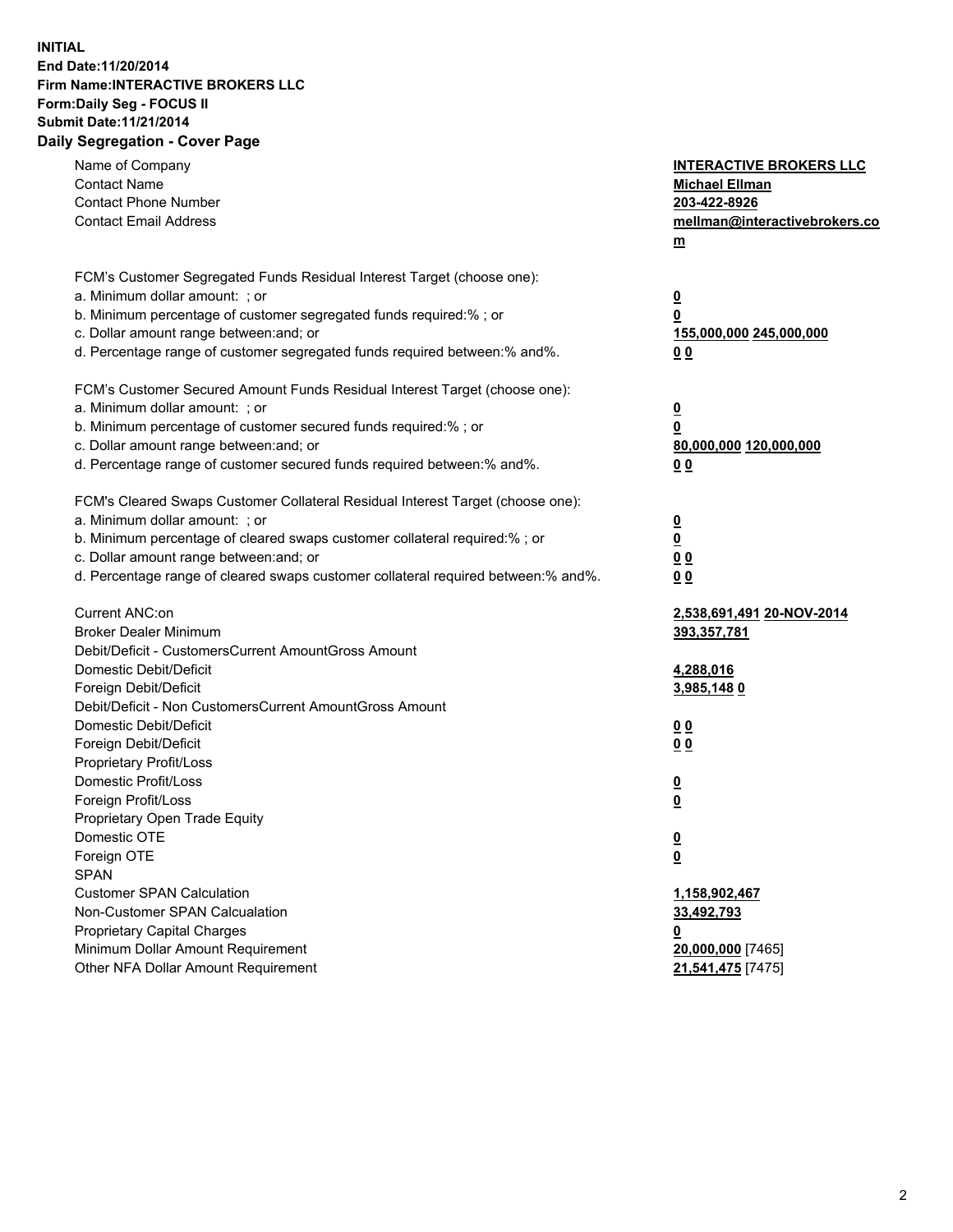## **INITIAL End Date:11/20/2014 Firm Name:INTERACTIVE BROKERS LLC Form:Daily Seg - FOCUS II Submit Date:11/21/2014 Daily Segregation - Secured Amounts**

|     | Dany Ocgregation - Oceanea Annoanta                                                                        |                                                       |
|-----|------------------------------------------------------------------------------------------------------------|-------------------------------------------------------|
|     | Foreign Futures and Foreign Options Secured Amounts                                                        |                                                       |
|     | Amount required to be set aside pursuant to law, rule or regulation of a foreign                           | $0$ [7305]                                            |
|     | government or a rule of a self-regulatory organization authorized thereunder                               |                                                       |
| 1.  | Net ledger balance - Foreign Futures and Foreign Option Trading - All Customers                            |                                                       |
|     | A. Cash                                                                                                    | 319,466,850 [7315]                                    |
|     | B. Securities (at market)                                                                                  | $0$ [7317]                                            |
| 2.  | Net unrealized profit (loss) in open futures contracts traded on a foreign board of trade                  | -5,985,097 [7325]                                     |
| 3.  | Exchange traded options                                                                                    |                                                       |
|     | a. Market value of open option contracts purchased on a foreign board of trade                             | 383,672 [7335]                                        |
|     | b. Market value of open contracts granted (sold) on a foreign board of trade                               | 451,717 [7337]                                        |
| 4.  | Net equity (deficit) (add lines 1.2. and 3.)                                                               | 313,413,708 [7345]                                    |
| 5.  | Account liquidating to a deficit and account with a debit balances - gross amount                          | <u>3,985,148</u> [7351]                               |
|     | Less: amount offset by customer owned securities                                                           | 0 [7352] 3,985,148 [7354]                             |
| 6.  | Amount required to be set aside as the secured amount - Net Liquidating Equity                             | 317,398,856 [7355]                                    |
|     | Method (add lines 4 and 5)                                                                                 |                                                       |
| 7.  | Greater of amount required to be set aside pursuant to foreign jurisdiction (above) or line                | 317,398,856 [7360]                                    |
|     | 6.                                                                                                         |                                                       |
|     | FUNDS DEPOSITED IN SEPARATE REGULATION 30.7 ACCOUNTS                                                       |                                                       |
| 1.  | Cash in banks                                                                                              |                                                       |
|     | A. Banks located in the United States                                                                      | 337,021,306 [7500]                                    |
|     | B. Other banks qualified under Regulation 30.7                                                             | 0 [7520] 337,021,306 [7530]                           |
| 2.  | Securities                                                                                                 |                                                       |
|     | A. In safekeeping with banks located in the United States                                                  | $0$ [7540]                                            |
|     | B. In safekeeping with other banks qualified under Regulation 30.7                                         | 0 [7560] 0 [7570]                                     |
| 3.  | Equities with registered futures commission merchants                                                      |                                                       |
|     | A. Cash                                                                                                    | $0$ [7580]                                            |
|     | <b>B.</b> Securities                                                                                       | $0$ [7590]                                            |
|     | C. Unrealized gain (loss) on open futures contracts                                                        | $0$ [7600]                                            |
|     | D. Value of long option contracts                                                                          | $0$ [7610]                                            |
|     | E. Value of short option contracts                                                                         | 0 [7615] 0 [7620]                                     |
| 4.  | Amounts held by clearing organizations of foreign boards of trade                                          |                                                       |
|     | A. Cash                                                                                                    | $0$ [7640]                                            |
|     | <b>B.</b> Securities                                                                                       | $0$ [7650]                                            |
|     | C. Amount due to (from) clearing organization - daily variation                                            | $0$ [7660]                                            |
|     | D. Value of long option contracts                                                                          | $0$ [7670]                                            |
|     | E. Value of short option contracts                                                                         | 0 [7675] 0 [7680]                                     |
| 5.  | Amounts held by members of foreign boards of trade                                                         |                                                       |
|     | A. Cash                                                                                                    | 84,253,358 [7700]                                     |
|     | <b>B.</b> Securities                                                                                       | $0$ [7710]                                            |
|     | C. Unrealized gain (loss) on open futures contracts                                                        | -2,876,263 <sup>[7720]</sup>                          |
|     | D. Value of long option contracts                                                                          | 382,113 [7730]                                        |
|     | E. Value of short option contracts                                                                         | <mark>-451,728</mark> [7735] <u>81,307,480</u> [7740] |
| 6.  | Amounts with other depositories designated by a foreign board of trade                                     | $0$ [7760]                                            |
| 7.  | Segregated funds on hand                                                                                   | $0$ [7765]                                            |
| 8.  | Total funds in separate section 30.7 accounts                                                              | 418,328,786 [7770]                                    |
| 9.  | Excess (deficiency) Set Aside for Secured Amount (subtract line 7 Secured Statement<br>Page 1 from Line 8) | 100,929,930 [7380]                                    |
| 10. | Management Target Amount for Excess funds in separate section 30.7 accounts                                | 80,000,000 [7780]                                     |
| 11. | Excess (deficiency) funds in separate 30.7 accounts over (under) Management Target                         | 20,929,930 [7785]                                     |
|     |                                                                                                            |                                                       |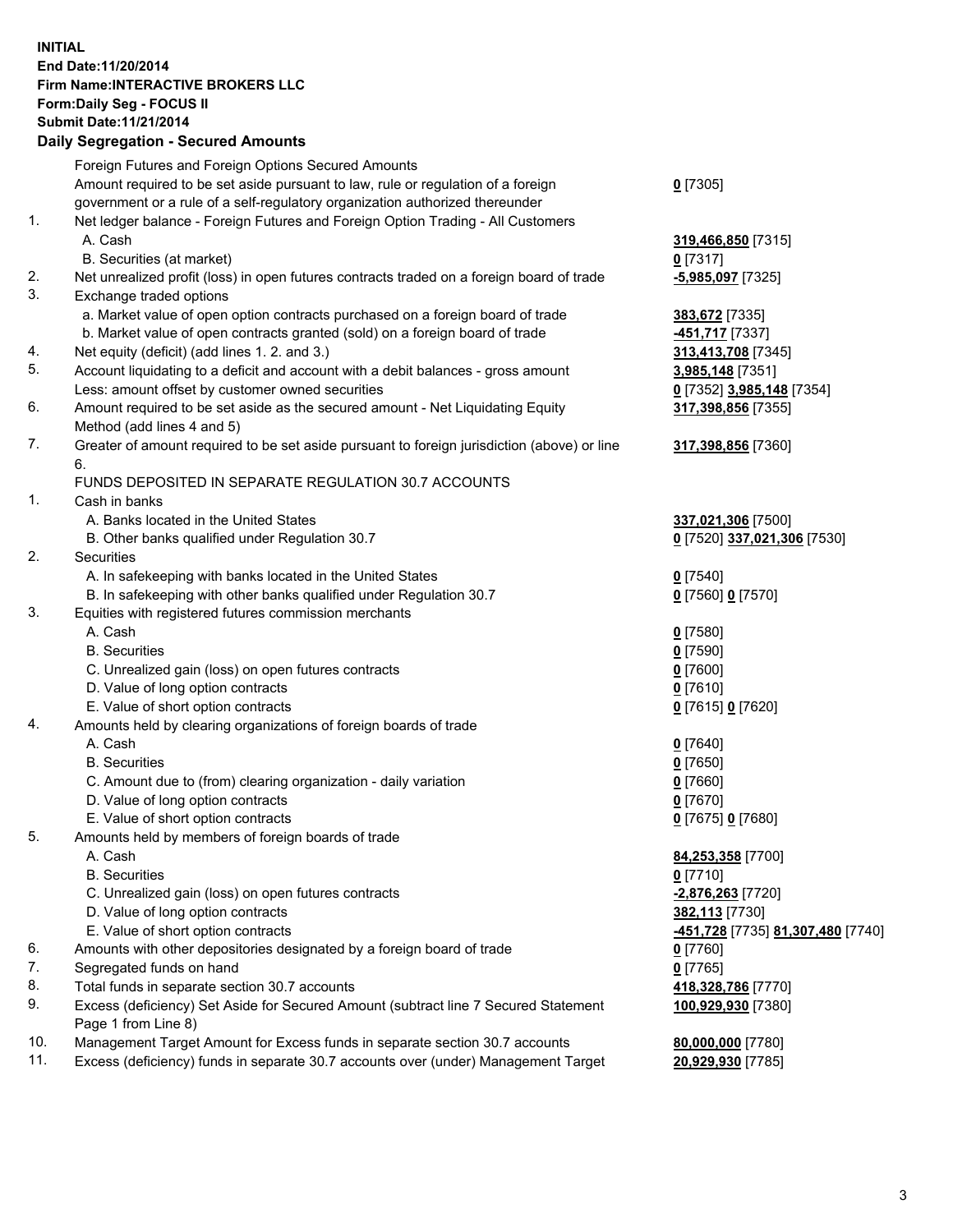**INITIAL End Date:11/20/2014 Firm Name:INTERACTIVE BROKERS LLC Form:Daily Seg - FOCUS II Submit Date:11/21/2014 Daily Segregation - Segregation Statement** SEGREGATION REQUIREMENTS(Section 4d(2) of the CEAct) 1. Net ledger balance A. Cash **2,372,272,644** [7010] B. Securities (at market) **0** [7020] 2. Net unrealized profit (loss) in open futures contracts traded on a contract market **-25,055,131** [7030] 3. Exchange traded options A. Add market value of open option contracts purchased on a contract market **135,047,209** [7032] B. Deduct market value of open option contracts granted (sold) on a contract market **-191,691,972** [7033] 4. Net equity (deficit) (add lines 1, 2 and 3) **2,290,572,750** [7040] 5. Accounts liquidating to a deficit and accounts with debit balances - gross amount **4,288,016** [7045] Less: amount offset by customer securities **0** [7047] **4,288,016** [7050] 6. Amount required to be segregated (add lines 4 and 5) **2,294,860,766** [7060] FUNDS IN SEGREGATED ACCOUNTS 7. Deposited in segregated funds bank accounts A. Cash **372,281,900** [7070] B. Securities representing investments of customers' funds (at market) **1,191,257,348** [7080] C. Securities held for particular customers or option customers in lieu of cash (at market) **0** [7090] 8. Margins on deposit with derivatives clearing organizations of contract markets A. Cash **15,738,961** [7100] B. Securities representing investments of customers' funds (at market) **79,534,347** [7110] C. Securities held for particular customers or option customers in lieu of cash (at market) **0** [7120] 9. Net settlement from (to) derivatives clearing organizations of contract markets **975,477** [7130] 10. Exchange traded options A. Value of open long option contracts **814,542** [7132] B. Value of open short option contracts **-6,612,300** [7133] 11. Net equities with other FCMs A. Net liquidating equity **-30,573,778** [7140] B. Securities representing investments of customers' funds (at market) **869,991,486** [7160] C. Securities held for particular customers or option customers in lieu of cash (at market) **0** [7170] 12. Segregated funds on hand **0** [7150] 13. Total amount in segregation (add lines 7 through 12) **2,493,407,983** [7180] 14. Excess (deficiency) funds in segregation (subtract line 6 from line 13) **198,547,217** [7190] 15. Management Target Amount for Excess funds in segregation **155,000,000** [7194]

16. Excess (deficiency) funds in segregation over (under) Management Target Amount Excess

**43,547,217** [7198]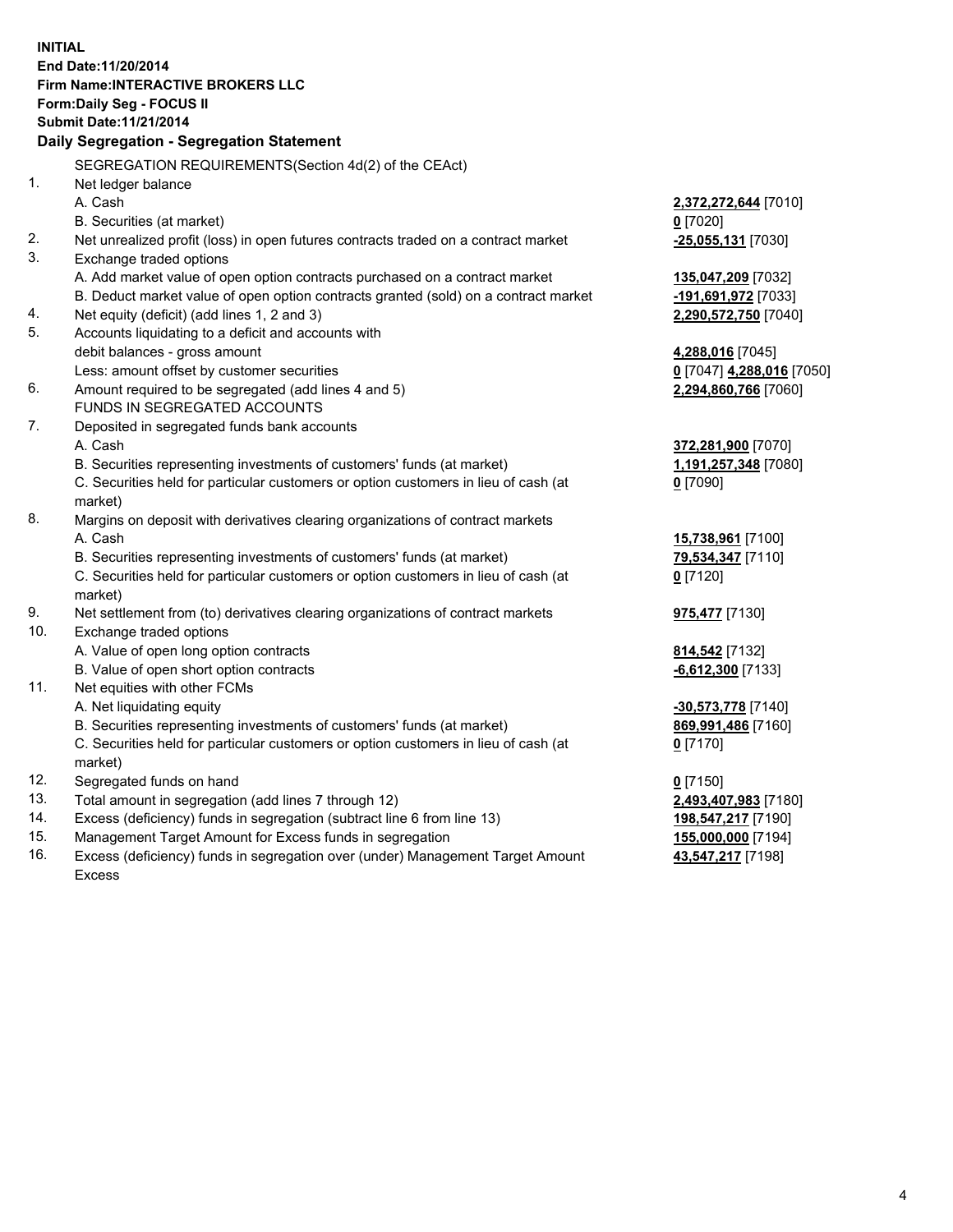## **INITIAL End Date:11/20/2014 Firm Name:INTERACTIVE BROKERS LLC Form:Daily Seg - FOCUS II Submit Date:11/21/2014 Daily Segregation - Supplemental**

| $\blacksquare$           | Total gross margin deficiencies - Segregated Funds Origin                              | 716,858 [9100] |
|--------------------------|----------------------------------------------------------------------------------------|----------------|
| $\blacksquare$           | Total gross margin deficiencies - Secured Funds Origin                                 | 235,272 [9101] |
| $\blacksquare$           | Total gross margin deficiencies - Cleared Swaps Customer Collateral Funds Origin       | $0$ [9102]     |
| $\sim$                   | Total gross margin deficiencies - Noncustomer and Proprietary Accounts Origin          | $0$ [9103]     |
| $\blacksquare$           | Total number of accounts contributing to total gross margin deficiencies - Segregated  | 31 [9104]      |
|                          | <b>Funds Origin</b>                                                                    |                |
| $\blacksquare$           | Total number of accounts contributing to total gross margin deficiencies - Secured     | 4 [9105]       |
|                          | Funds Origin                                                                           |                |
| Ξ.                       | Total number of accounts contributing to the total gross margin deficiencies - Cleared | $0$ [9106]     |
|                          | Swaps Customer Collateral Funds Origin                                                 |                |
| $\overline{\phantom{0}}$ | Total number of accounts contributing to the total gross margin deficiencies -         | $0$ [9107]     |
|                          | Noncustomer and Proprietary Accounts Origin                                            |                |
| -                        | Upload a copy of the firm's daily margin report the FCM uses to issue margin calls     |                |
|                          | which corresponds with the reporting date.                                             |                |

11.20.2014 Commodity Margin Deficiency Report.xls